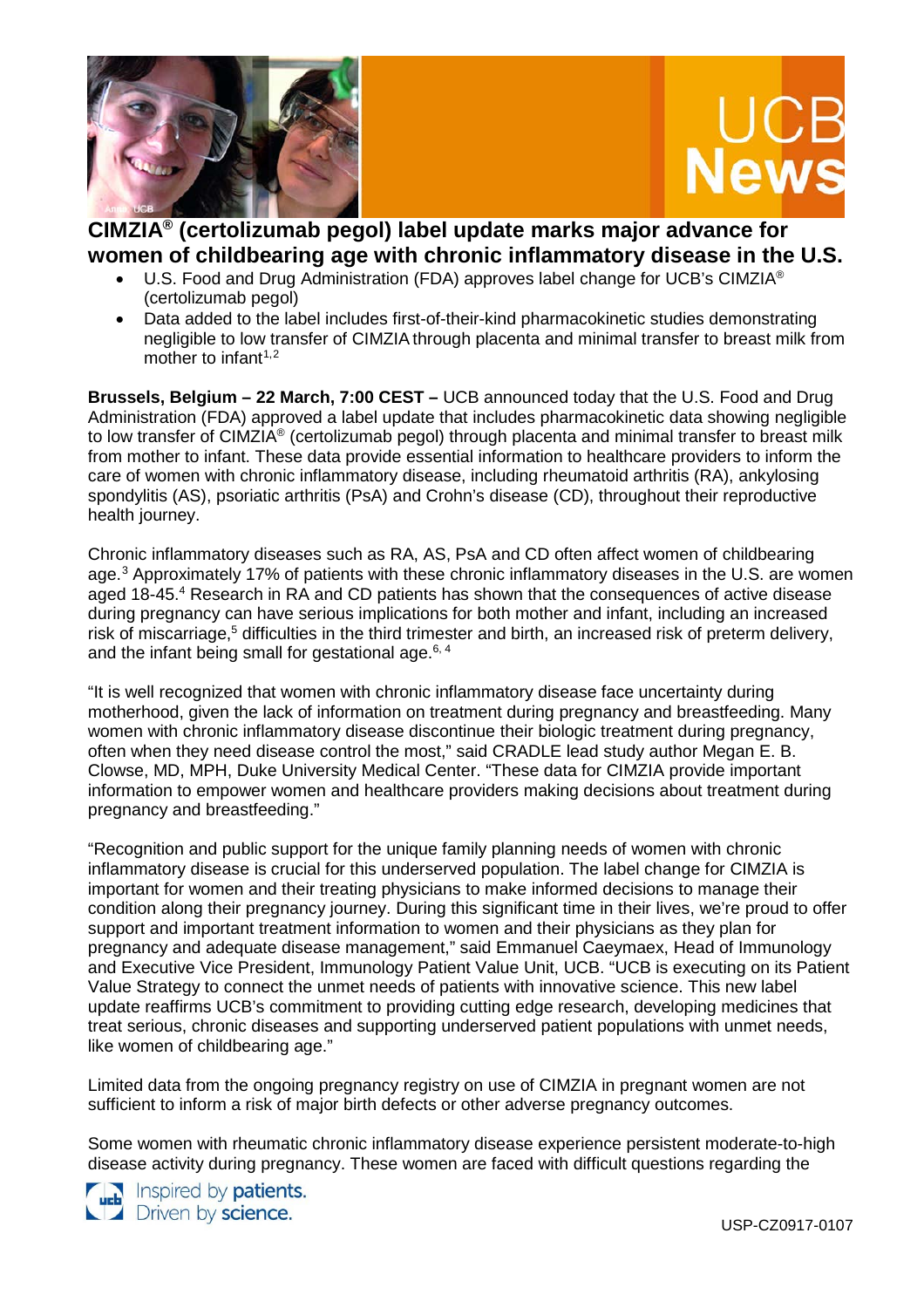

impact of active disease flares on themselves and their babies, and need more information on therapeutic intervention.<sup>7-12</sup> Given the fact that postpartum disease flares occur in 50-90% of women with chronic inflammatory diseases, women who are considering breastfeeding, along with their treating physicians, face a conflict between the risks of maternal medications and the health benefits of breastfeeding for mother and infant.<sup>2,7</sup>

UCB has been leading the way in studying how biologic drugs impact women of childbearing age. Two key areas of focus are the transfer of a biologic drug through the placenta to the fetus and via the mother's breast milk to the infant. Anti-TNF lactation data historically has been based on case reports without any controlled studies. However, UCB is changing the way this research is conducted. The findings from two first-of-their-kind studies have strong implications for this patient population as they consider pregnancy. Based on results from the landmark CRIB study, there is negligible to low placental transfer evident from mother to child during pregnancy. Data from CRADLE, the prospective pharmacokinetic trial measuring the presence of an anti-TNF in breast milk, found minimal transfer of CIMZIA during lactation. UCB developed the CRADLE study with input from the FDA, including the agency's Division of Pediatric and Maternal Health.

The approval of the CIMZIA label update is based on data from the post-marketing pharmacokinetic CRIB and CRADLE studies. The studies included women with RA, PsA, AS and CD.

### **About the CRIB Study1**

CRIB was a pharmacokinetic study assessing the potential level of placental transfer of certolizumab pegol (CZP) from pregnant women to their infants. The study followed sixteen women (≥ 30 weeks gestation) who were already receiving CZP at approved doses.

The study found that CZP levels were below the lower limit of quantification (LLOQ =  $0.032$ ) micrograms/ML) in 13 out of 15 infant blood samples at birth, and in all samples at weeks four and eight. One infant had a minimal CZP level of 0.042ug/ML, which was 0.09% of the mother's plasma concentration at birth. In a second infant, delivered by emergency Caesarean section, the concentration was 0.485 mcg/mL, which was 4.49% of the mother's plasma concentration at birth. At Week 4 and Week 8, all 15 infants had no measurable concentrations. No anti-CZP antibodies were detected in mothers, umbilical cords, or infants. Among 16 exposed infants, one serious adverse reaction was reported in a neonate who was treated empirically with intravenous antibiotics due to an increased white blood cell count; blood cultures were negative. These data indicate negligible to low placental transfer of CZP from mothers to infants, suggesting minimal in-utero fetal exposure during the third trimester.

### **About the CRADLE Study2**

The primary objectives of the CRADLE pharmacokinetic study were to determine the concentration of CZP in human breast milk and the average daily infant dose, an estimation of the daily dose of maternal CZP ingested by the breastfeeding infant.

Among 137 breast milk samples from 17 mothers, 56% had no measurable CZP; the remaining samples showed minimal levels of CZP. The median of the estimated average daily infant doses was 0.0035 mg/kg/day (range: 0 to 0.01 mg/kg/day). The percentage of the maternal dose (200 mg CIMZIA dosed once every 2 weeks), that reaches an infant ranged from 0.56% to 4.25% based on samples with measurable certolizumab pegol concentration.

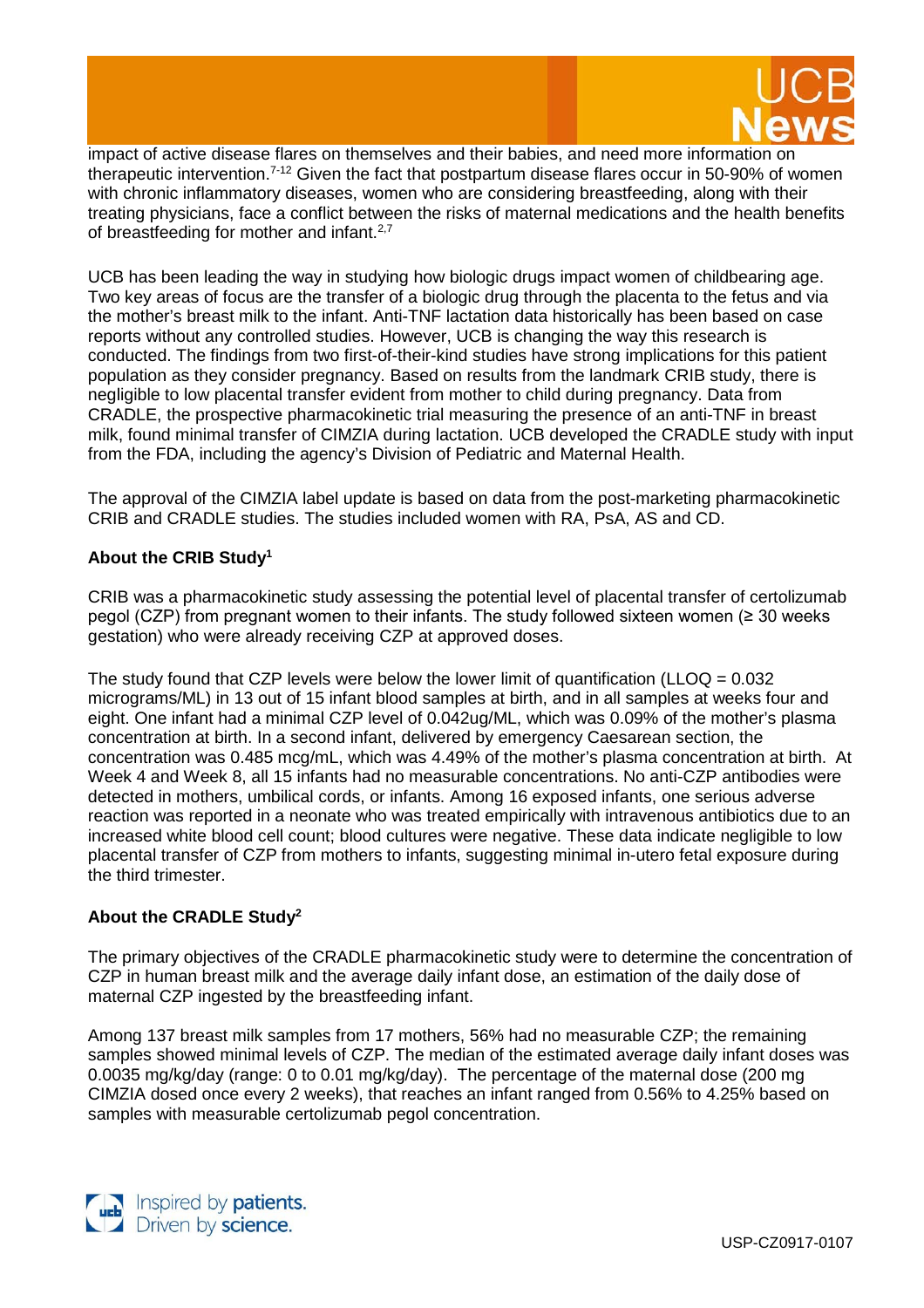

In CRADLE, no serious adverse reactions were noted in the 17 infants in the study. Adverse in mothers exposed to CZP were consistent with the known safety profile of CZP.2

### **About CIMZIA® in the US**

CIMZIA® is the only Fc-free, PEGylated anti-TNF (Tumor Necrosis Factor). CIMZIA® has a high affinity for human TNF-alpha, selectively neutralizing the pathophysiological effects of TNF-alpha.

 $CIMZIA<sup>®</sup>$  is indicated for the treatment of adults with moderately to severely active rheumatoid arthritis, adults with active psoriatic arthritis (PsA), and adults with active ankylosing spondylitis (AS).

In addition, it is indicated for reducing signs and symptoms of Crohn's disease and maintaining clinical response in adult patients with moderately to severely active disease who have had an inadequate response to conventional therapy. See important safety information including risk of serious bacterial, viral and fungal infections and tuberculosis below.

### **Important Safety Information about CIMZIA® in the US**

### **Risk of Serious Infections and Malignancy**

**Patients treated with CIMZIA® are at an increased risk for developing serious infections that may lead to hospitalization or death. Most patients who developed these infections were taking concomitant immunosuppressants such as methotrexate or corticosteroids. CIMZIA® should be discontinued if a patient develops a serious infection or sepsis. Reported infections include:**

- **Active tuberculosis, including reactivation of latent tuberculosis. Patients with tuberculosis have frequently presented with disseminated or extrapulmonary disease. Patients should be tested for latent tuberculosis before CIMZIA® use and during therapy. Treatment for latent infection should be initiated prior to CIMZIA® use.**
- **Invasive fungal infections, including histoplasmosis, coccidioidomycosis, candidiasis, aspergillosis, blastomycosis, and pneumocystosis. Patients with histoplasmosis or other invasive fungal infections may present with disseminated, rather than localized disease. Antigen and antibody testing for histoplasmosis may be negative in some patients with active infection. Empiric anti-fungal therapy should be considered in patients at risk for invasive fungal infections who develop severe systemic illness.**
- **Bacterial, viral and other infections due to opportunistic pathogens, including Legionella and Listeria.**

**The risks and benefits of treatment with CIMZIA® should be carefully considered prior to initiating therapy in patients with chronic or recurrent infection. Patients should be closely monitored for the development of signs and symptoms of infection during and after treatment with CIMZIA®, including the possible development of tuberculosis in patients who tested negative for latent tuberculosis infection prior to initiating therapy.**

**Lymphoma and other malignancies, some fatal, have been reported in children and adolescent patients treated with TNF blockers, of which CIMZIA® is a member. CIMZIA® is not indicated for use in pediatric patients.**

Patients treated with CIMZIA® are at an increased risk for developing serious infections involving various organ systems and sites that may lead to hospitalization or death. Opportunistic infections

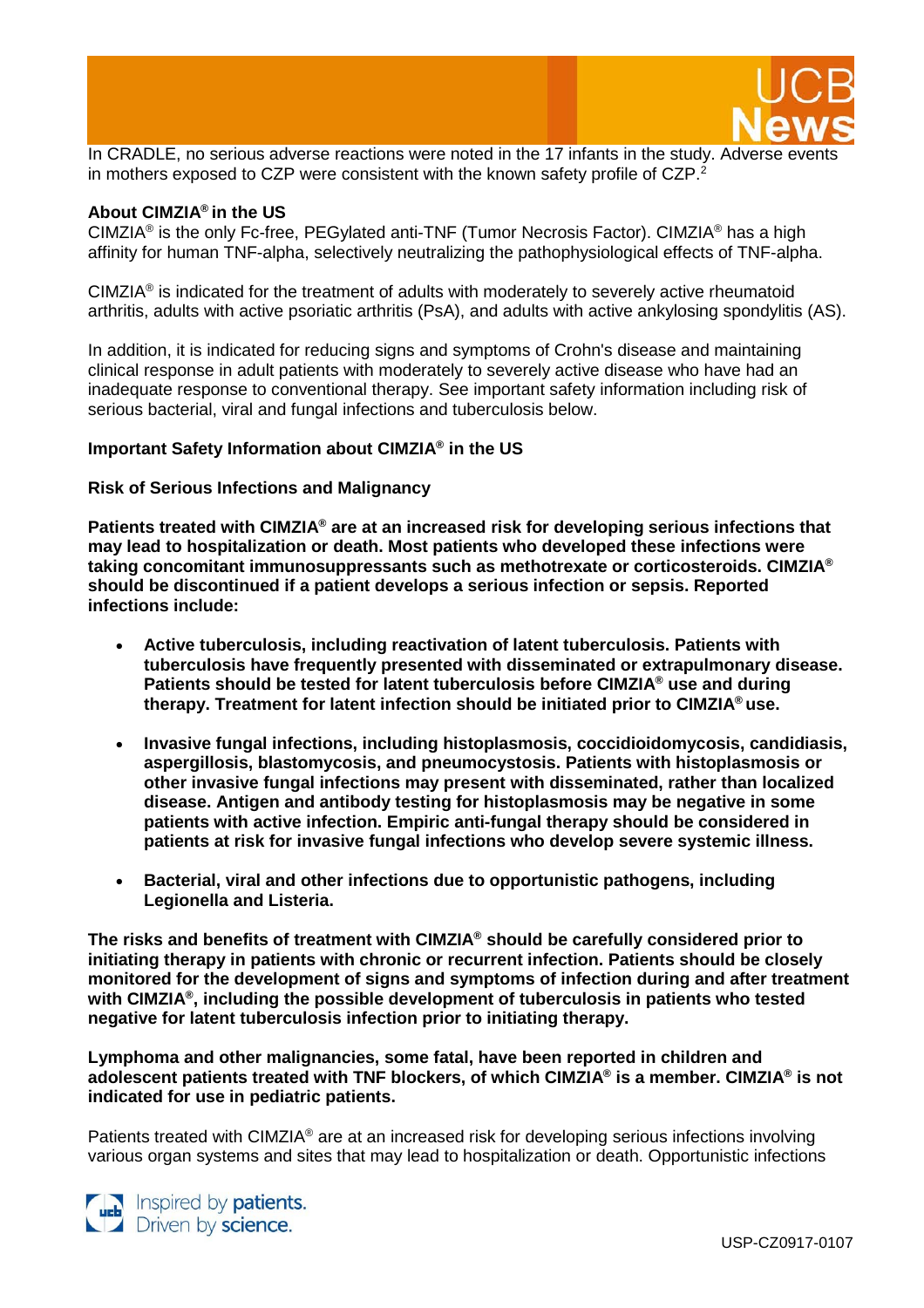

due to bacterial, mycobacterial, invasive fungal, viral, parasitic, or other opportunistic pathogens including aspergillosis, blastomycosis, candidiasis, coccidioidomycosis, histoplasmosis, legionellosis, listeriosis, pneumocystosis and tuberculosis have been reported with TNF blockers. Patients have frequently presented with disseminated rather than localized disease.

Treatment with CIMZIA® should not be initiated in patients with an active infection, including clinically important localized infections. CIMZIA® should be discontinued if a patient develops a serious infection or sepsis. Patients greater than 65 years of age, patients with co-morbid conditions, and/or patients taking concomitant immunosuppressants (e.g., corticosteroids or methotrexate) may be at a greater risk of infection. Patients who develop a new infection during treatment with CIMZIA® should be closely monitored, undergo a prompt and complete diagnostic workup appropriate for immunocompromised patients, and appropriate antimicrobial therapy should be initiated. Appropriate empiric antifungal therapy should also be considered while a diagnostic workup is performed for patients who develop a serious systemic illness and reside or travel in regions where mycoses are endemic.

### **Malignancies**

During controlled and open-labeled portions of CIMZIA® studies of Crohn's disease and other diseases, malignancies (excluding non-melanoma skin cancer) were observed at a rate of 0.5 per 100 patient-years among 4,650 CIMZIA®-treated patients versus a rate of 0.6 per 100 patient-years among 1,319 placebo-treated patients. In studies of CIMZIA® for Crohn's disease and other investigational uses, there was one case of lymphoma among 2,657 CIMZIA®-treated patients and one case of Hodgkin's lymphoma among 1,319 placebo-treated patients. In CIMZIA® RA clinical trials (placebo-controlled and open label), a total of three cases of lymphoma were observed among 2,367 patients. This is approximately 2-fold higher than expected in the general population. Patients with RA, particularly those with highly active disease, are at a higher risk for the development of lymphoma. The potential role of TNF blocker therapy in the development of malignancies is not known.

Malignancies, some fatal, have been reported among children, adolescents, and young adults who received treatment with TNF-blocking agents (initiation of therapy ≤18 years of age), of which  $CIMZIA<sup>®</sup>$  is a member. Approximately half of the cases were lymphoma (including Hodgkin's and non-Hodgkin's lymphoma), while the other cases represented a variety of different malignancies and included rare malignancies associated with immunosuppression and malignancies not usually observed in children and adolescents. Most of the patients were receiving concomitant immunosuppressants.

Cases of acute and chronic leukemia have been reported with TNF-blocker use. Even in the absence of TNF-blocker therapy, patients with RA may be at a higher risk (approximately 2-fold) than the general population for developing leukemia.

Postmarketing cases of hepatosplenic T-cell lymphoma (HSTCL), a rare type of T-cell lymphoma that has a very aggressive disease course and is usually fatal, have been reported in patients treated with TNF blockers, including CIMZIA®. The majority of reported TNF blocker cases occurred in adolescent and young adult males with Crohn's disease or ulcerative colitis. Almost all of these patients had received treatment with the immunosuppressants azathioprine and/or 6-mercaptopurine (6-MP) concomitantly with a TNF blocker at or prior to diagnosis. Carefully assess the risks and benefits of treatment with CIMZIA®, especially in these patient types.

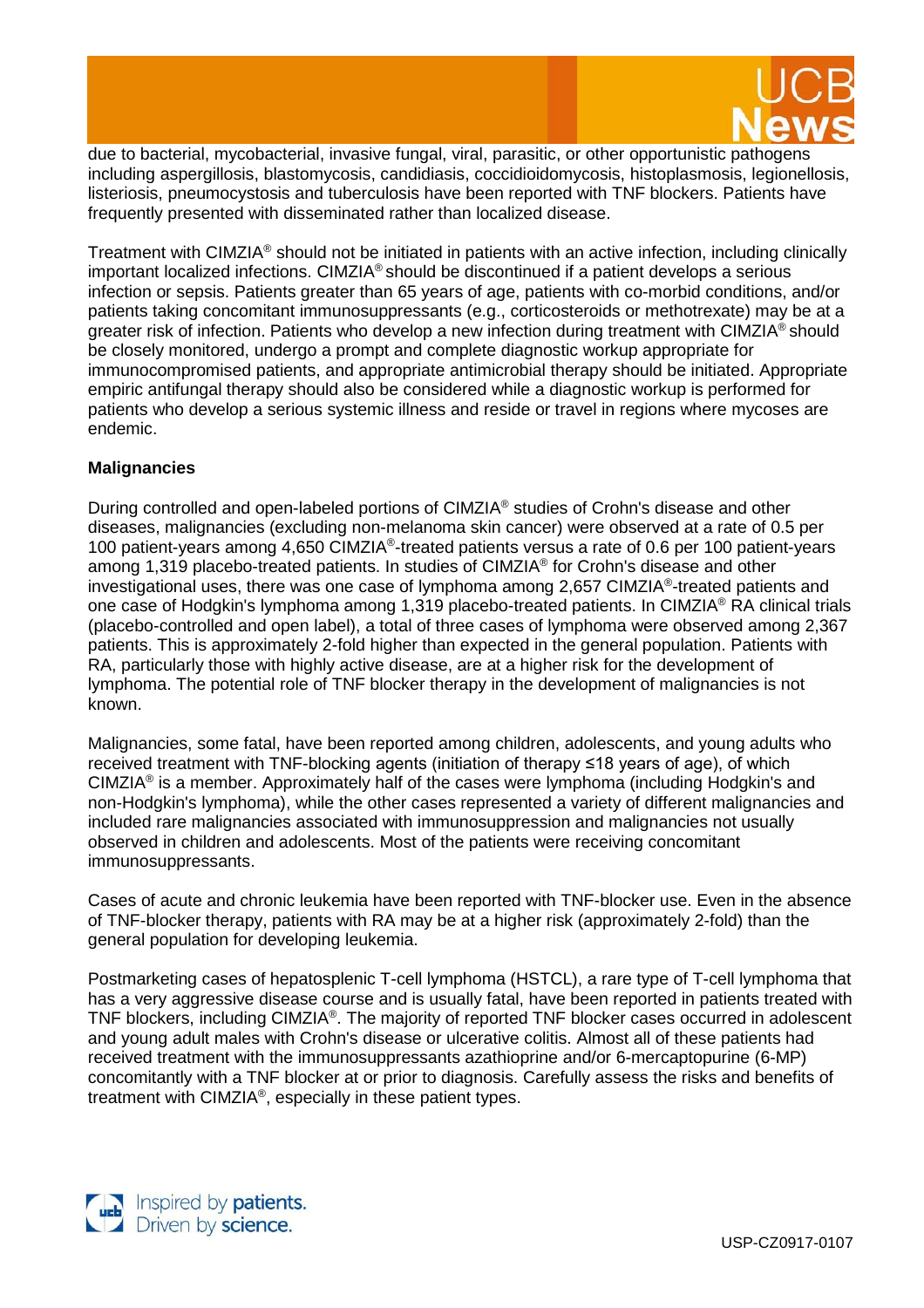

Melanoma and Merkel cell carcinoma have been reported in patients treated with TNF-antagonists, including CIMZIA®. Periodic skin examinations are recommended for all patients, particularly those with risk factors for skin cancer.

### **Heart Failure**

Cases of worsening congestive heart failure (CHF) and new onset CHF have been reported with TNF blockers. CIMZIA® has not been formally studied in patients with CHF. Exercise caution when using CIMZIA® in patients who have heart failure and monitor them carefully.

### **Hypersensitivity**

Symptoms compatible with hypersensitivity reactions, including angioedema, dyspnea, hypotension, rash, serum sickness, and urticaria, have been reported rarely following CIMZIA® administration. Some of these reactions occurred after the first administration of CIMZIA®. If such reactions occur, discontinue further administration of CIMZIA® and institute appropriate therapy.

### **Hepatitis B Reactivation**

Use of TNF blockers, including CIMZIA<sup>®</sup>, has been associated with reactivation of hepatitis B virus (HBV) in patients who are chronic carriers of this virus. Some cases have been fatal. Test patients for HBV infection before initiating treatment with CIMZIA®. Exercise caution in prescribing CIMZIA® for patients identified as carriers of HBV, with careful evaluation and monitoring prior to and during treatment. In patients who develop HBV reactivation, discontinue CIMZIA® and initiate effective antiviral therapy with appropriate supportive treatment.

### **Neurologic Reactions**

Use of TNF blockers, including CIMZIA®, has been associated with rare cases of new onset or exacerbation of clinical symptoms and/or radiographic evidence of central nervous system demyelinating disease, including multiple sclerosis, and with peripheral demyelinating disease, including Guillain-Barré syndrome. Rare cases of neurological disorders, including seizure disorder, optic neuritis, and peripheral neuropathy have been reported in patients treated with CIMZIA®. Exercise caution in considering the use of CIMZIA® in patients with these disorders.

### **Hematologic Reactions**

Rare reports of pancytopenia, including aplastic anemia, have been reported with TNF blockers. Medically significant cytopenia (e.g., leukopenia, pancytopenia, thrombocytopenia) has been infrequently reported with CIMZIA®. Advise all patients to seek immediate medical attention if they develop signs and symptoms suggestive of blood dyscrasias or infection (e.g., persistent fever, bruising, bleeding, pallor) while on CIMZIA®. Consider discontinuation of CIMZIA® therapy in patients with confirmed significant hematologic abnormalities.

### **Drug Interactions**

An increased risk of serious infections has been seen in clinical trials of other TNF blocking agents used in combination with anakinra or abatacept. Formal drug interaction studies have not been performed with rituximab or natalizumab; however, because of the nature of the adverse events seen with these combinations with TNF blocker therapy, similar toxicities may also result from the use of CIMZIA<sup>®</sup> in these combinations. Therefore, the combination of CIMZIA<sup>®</sup> with anakinra, abatacept, rituximab, or natalizumab is not recommended. Interference with certain coagulation assays has

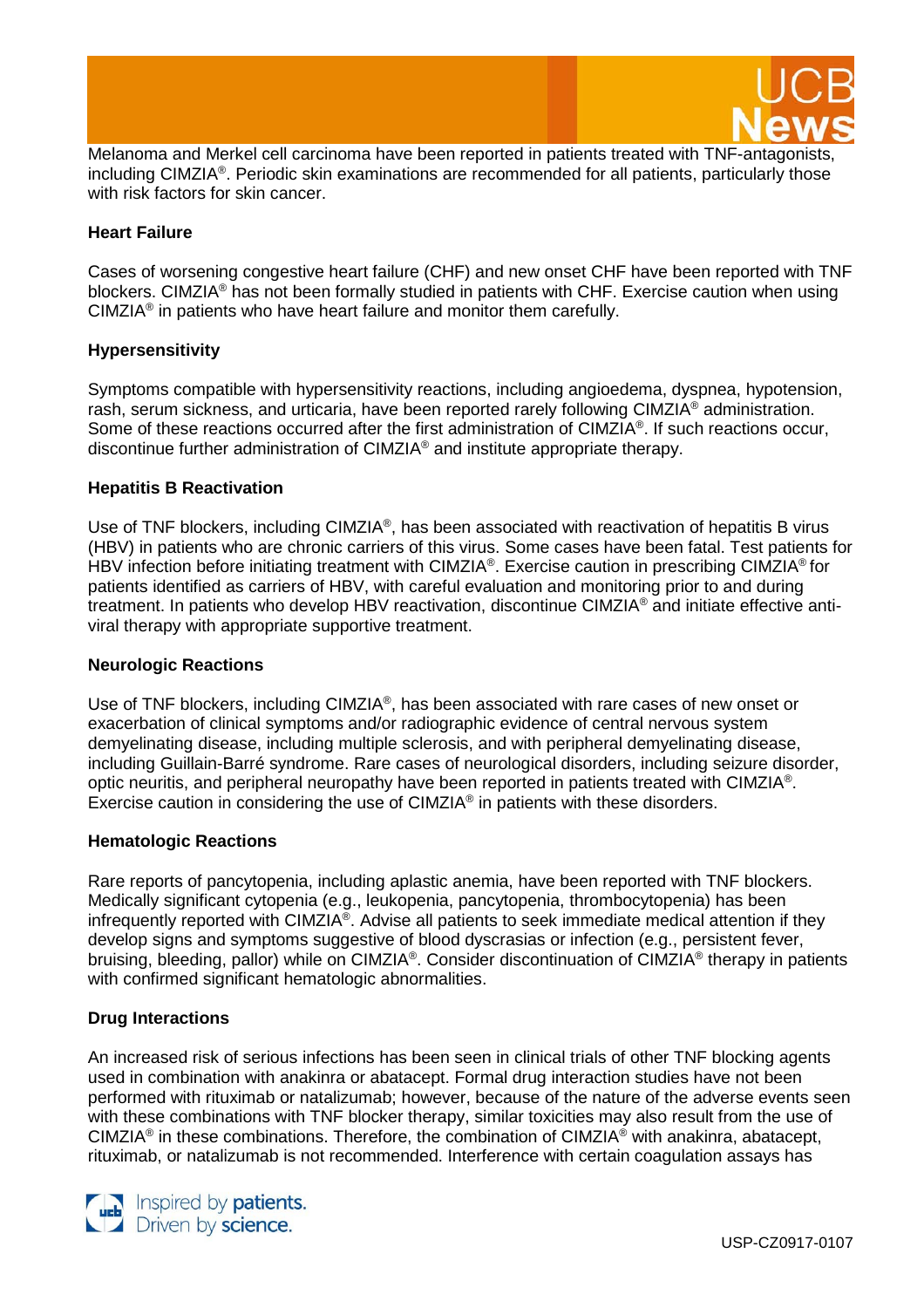

been detected in patients treated with CIMZIA®. There is no evidence that CIMZIA® therapy has effect on *in vivo* coagulation. CIMZIA® may cause erroneously elevated aPTT assay results in patients without coagulation abnormalities.

### **Autoimmunity**

Treatment with CIMZIA® may result in the formation of autoantibodies and, rarely, in the development of a lupus-like syndrome. Discontinue treatment if symptoms of lupus-like syndrome develop.

### **Immunizations**

Do not administer live vaccines or live-attenuated vaccines concurrently with CIMZIA<sup>®</sup>.

### **Adverse Reactions**

In controlled Crohn's clinical trials, the most common adverse events that occurred in ≥5% of CIMZIA<sup>®</sup> patients (n=620) and more frequently than with placebo (n=614) were upper respiratory infection (20% CIMZIA®, 13% placebo), urinary tract infection (7% CIMZIA®, 6% placebo), and arthralgia (6% CIMZIA®, 4% placebo). The proportion of patients who discontinued treatment due to adverse reactions in the controlled clinical studies was 8% for CIMZIA® and 7% for placebo.

In controlled RA clinical trials, the most common adverse events that occurred in ≥3% of patients taking CIMZIA® 200 mg every other week with concomitant methotrexate (n=640) and more frequently than with placebo with concomitant methotrexate (n=324) were upper respiratory tract infection (6% CIMZIA®, 2% placebo), headache (5% CIMZIA®, 4% placebo), hypertension (5% CIMZIA®, 2% placebo), nasopharyngitis (5% CIMZIA®, 1% placebo), back pain (4% CIMZIA®, 1% placebo), pyrexia (3% CIMZIA®, 2% placebo), pharyngitis (3% CIMZIA®, 1% placebo), rash (3% CIMZIA<sup>®</sup>, 1% placebo), acute bronchitis (3% CIMZIA<sup>®</sup>, 1% placebo)and fatigue (3% CIMZIA<sup>®</sup>, 2% placebo). Hypertensive adverse reactions were observed more frequently in patients receiving  $CIMZIA<sup>®</sup>$  than in controls. These adverse reactions occurred more frequently among patients with a baseline history of hypertension and among patients receiving concomitant corticosteroids and nonsteroidal anti-inflammatory drugs. Patients receiving CIMZIA<sup>®</sup> 400 mg as monotherapy every 4 weeks in RA controlled clinical trials had similar adverse reactions to those patients receiving  $CIMZIA<sup>®</sup>$  200 mg every other week. The proportion of patients who discontinued treatment due to adverse reactions in the controlled clinical studies was 5% for CIMZIA® and 2.5% for placebo.

The safety profile for patients with psoriatic arthritis (PsA) treated with CIMZIA® was similar to the safety profile seen in patients with RA and previous experience with CIMZIA®.

The safety profile for AS patients treated with CIMZIA® was similar to the safety profile seen in patients with RA.

For full prescribing information, please visit [www.ucb.com](http://www.ucb.com/)

# **About CIMZIA® in the EU/EEA**

In the EU, CIMZIA® in combination with methotrexate (MTX) is indicated for the treatment of moderate to severe active RA in adult patients inadequately responsive to disease-modifying anti-rheumatic drugs (DMARDs) including MTX.

CIMZIA can be given as monotherapy in case of intolerance to MTX or when continued treatment with MTX is inappropriate. CIMZIA in combination with MTX is also indicated for

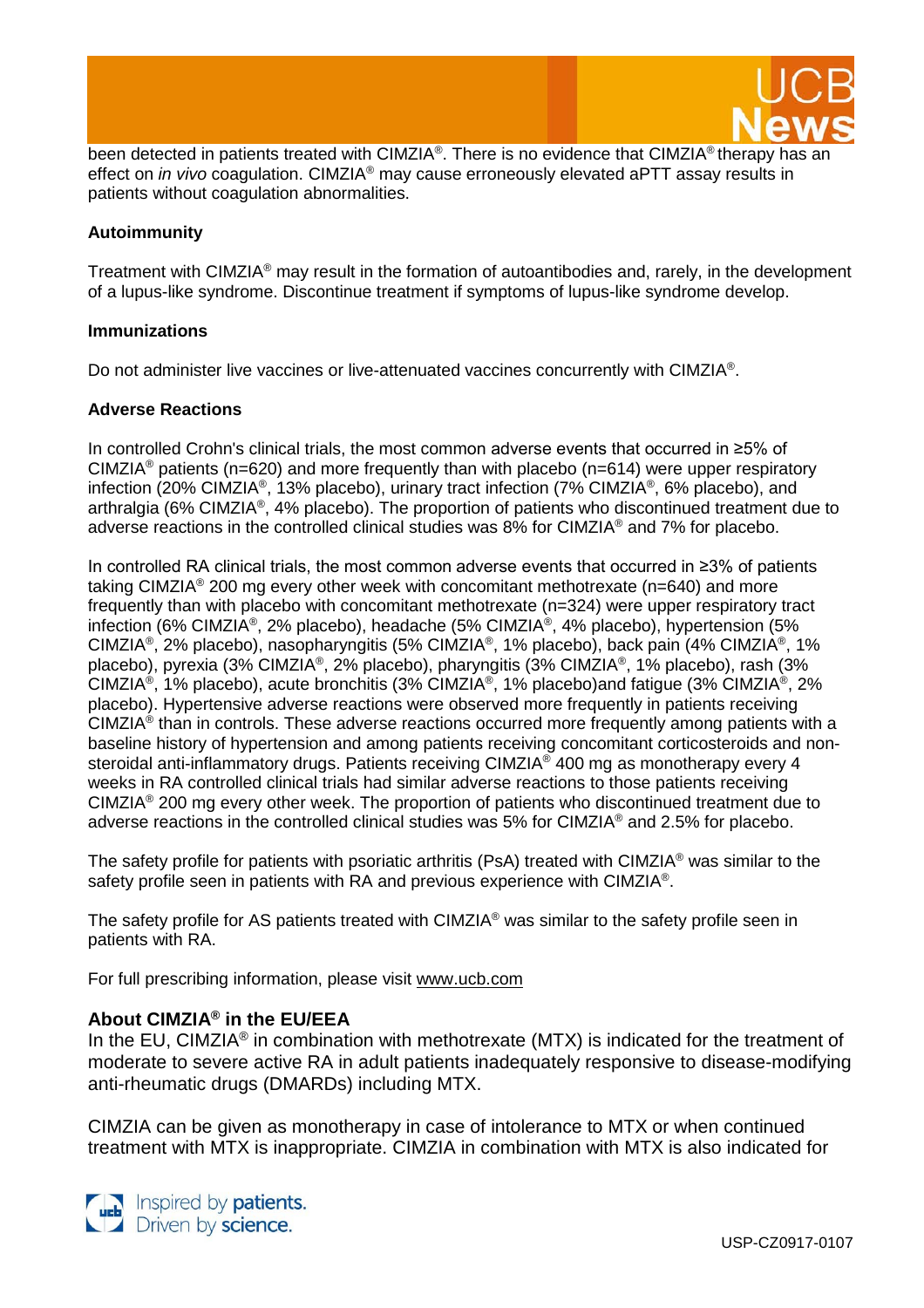

the treatment of severe, active and progressive RA in adults not previously treated with or other DMARDs.

CIMZIA has been shown to reduce the rate of progression of joint damage as measured by X-ray and to improve physical function, when given in combination with MTX.

CIMZIA, in combination with MTX, is also indicated for the treatment of active psoriatic arthritis in adults when the response to previous DMARD therapy has been inadequate. CIMZIA can be given as monotherapy in case of intolerance to MTX or when continued treatment with MTX is inappropriate.

CIMZIA is also indicated in the EU for the treatment of adult patients with severe active axial spondyloarthritis (axSpA), comprising:

- Ankylosing spondylitis (AS) adults with severe active AS who have had an inadequate response to, or are intolerant to non-steroidal anti-inflammatory drugs (NSAIDs).
- Axial spondyloarthritis (axSpA) without radiographic evidence of AS adults with severe active axSpA without radiographic evidence of AS but with objective signs of inflammation by elevated C-reactive protein (CRP) and/or Magnetic Resonance Imaging (MRI) who have had an inadequate response to, or are intolerant to NSAIDs.

# **About CIMZIA® in Fertility, Pregnancy and Lactation in the EU/EEA**

Women of childbearing potential

The use of adequate contraception should be considered for women of childbearing potential. For women planning pregnancy, continued contraception may be considered for 5 months after the last  $CIMZIA<sup>®</sup>$  dose due to its elimination rate, but the need for treatment of the woman should also be taken into account (see below).

# **Pregnancy**

Data from more than 500 prospectively collected pregnancies exposed to CIMZIA<sup>®</sup> with known pregnancy outcomes, including more than 400 pregnancies exposed during the first trimester, does not indicate a malformative effect of CIMZIA. However, the available clinical experience is too limited to, with a reasonable certainty, conclude that there is no increased risk associated with CIMZIA administration during pregnancy.

Animal studies using a rodent anti-rat TNFα did not reveal evidence of impaired fertility or harm to the foetus. However, these are insufficient with respect to human reproductive toxicity. Due to its inhibition of TNFα, CIMZIA administered during pregnancy could affect normal immune response in the newborn.

CIMZIA should only be used during pregnancy if clinically needed. Non-clinical studies suggest low or negligible level of placental transfer of a homologue Fab-fragment of certolizumab pegol (no Fc region).

In a clinical study 16 women were treated with certolizumab pegol (200 mg every 2 weeks or 400 mg every 4 weeks) during pregnancy. Certolizumab pegol plasma concentrations measured in 14 infants at birth were Below the Limit of Quantification (BLQ) in 13 samples; one was 0.042 µg/ml with an infant/mother plasma ratio at birth of 0.09%. At Week 4 and Week 8, all infant concentrations were BLQ. The clinical significance of low levels

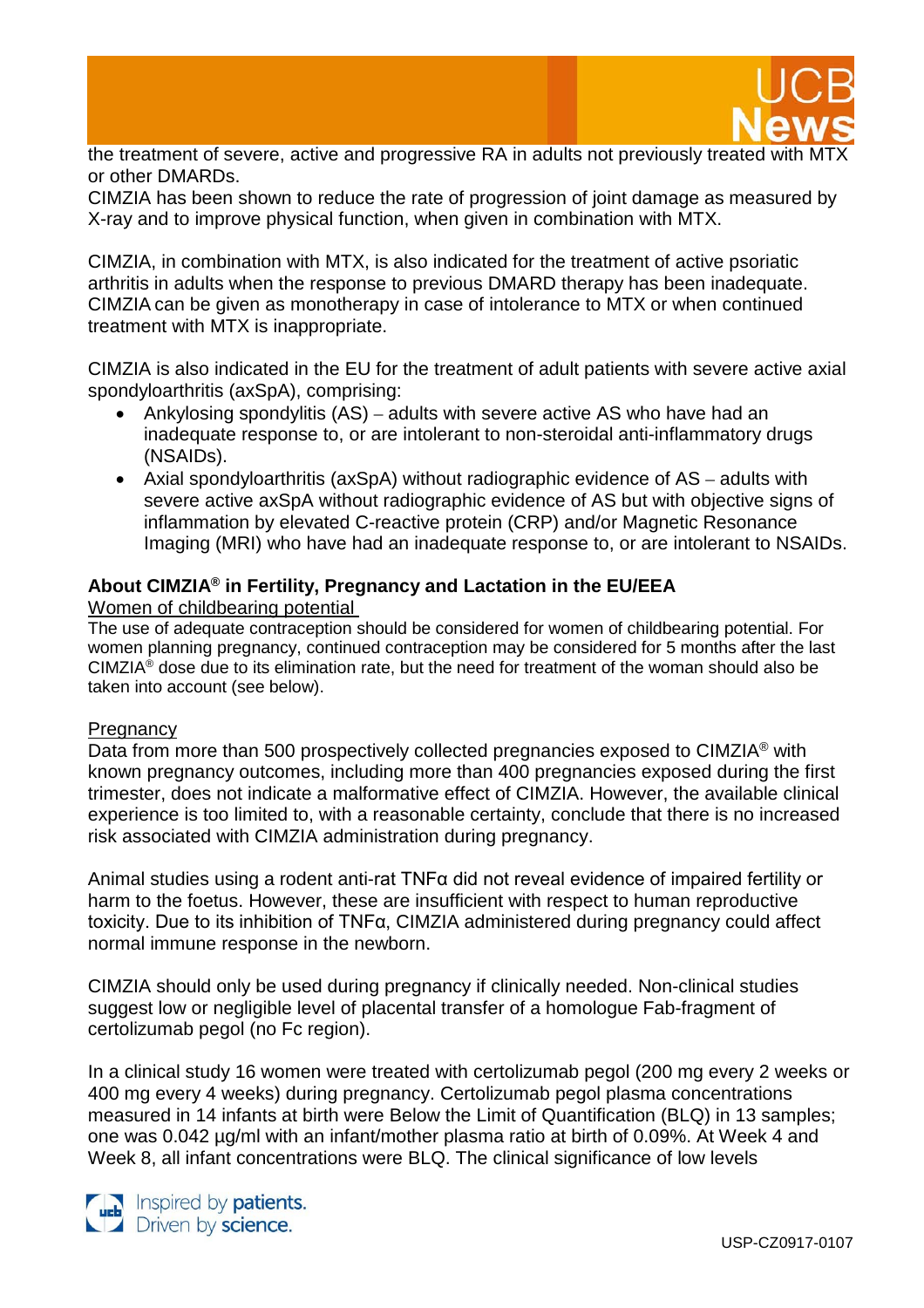

certolizumab pegol for infants is unknown. It is recommended to wait a minimum of 5 months following the mother's last CIMZIA administration during pregnancy before administration of live or live-attenuated vaccines (e.g. BCG vaccine), unless the benefit of the vaccination clearly outweighs the theoretical risk of administration of live or live-attenuated vaccines to the infants.

### **Breastfeeding**

In a clinical study in 17 lactating women treated with CIMZIA®, minimal transfer of certolizumab pegol from plasma to breast milk was observed. The percentage of the maternal certolizumab pegol dose that was reaching an infant during a 24 hour period was estimated to 0.04% to 0.30%. In addition, since certolizumab pegol is a protein that is degraded in the gastrointestinal tract after oral administration, the absolute bioavailability is expected to be very low in a breastfed infant. Consequently, CIMZIA can be used during breastfeeding.

# **Important Safety Information about CIMZIA® in the EU/EEA**

CIMZIA® was studied in 4,049 patients with rheumatoid arthritis (RA) in controlled and open label trials for up to 92 months. The commonly reported adverse reactions (1-10%) in clinical trials with CIMZIA® and post-marketing were viral infections (includes herpes, papillomavirus, influenza), bacterial infections (including abscess), rash, headache (including migraine), asthaenia, leukopaenia (including lymphopaenia, neutropaenia), eosinophilic disorder, pain (any sites), pyrexia, sensory abnormalities, hypertension, pruritus (any sites), hepatitis (including hepatic enzyme increase), injection site reactions, and nausea. Serious adverse reactions include sepsis, opportunistic infections, tuberculosis, herpes zoster, lymphoma, leukaemia, solid organ tumours, angioneurotic oedema, cardiomyopathies (includes heart failure), ischemic coronary artery disorders, pancytopaenia, hypercoagulation (including thrombophlebitis, pulmonary embolism), cerebrovascular accident, vasculitis, hepatitis/hepatopathy (includes cirrhosis), and renal impairment/nephropathy (includes nephritis). In RA controlled clinical trials, 4.4% of patients discontinued taking CIMZIA® due to adverse events vs. 2.7% for placebo.

CIMZIA® is contraindicated in patients with hypersensitivity to the active substance or any of the excipients, active tuberculosis or other severe infections such as sepsis or opportunistic infections or moderate-to-severe heart failure.

Serious infections including sepsis, tuberculosis and opportunistic infections have been reported in patients receiving CIMZIA®. Some of these events have been fatal. Monitor patients closely for signs and symptoms of infections including tuberculosis before, during, and after treatment with CIMZIA<sup>®</sup>. Treatment with CIMZIA<sup>®</sup> must not be initiated in patients with a clinically important active infection. If an infection develops, monitor carefully and stop CIMZIA® if infection becomes serious. Before initiation of therapy with CIMZIA®, all patients must be evaluated for both active and inactive (latent) tuberculosis infection. If active tuberculosis is diagnosed prior to or during treatment, CIMZIA® therapy must not be initiated and must be discontinued. If latent tuberculosis is diagnosed, appropriate anti-tuberculosis therapy must be started before initiating treatment with CIMZIA®. Patients should be instructed to seek medical advice if signs/symptoms (e.g. persistent cough, wasting/weight loss, low grade fever, listlessness) suggestive of tuberculosis occur during or after therapy with CIMZIA<sup>®</sup>.

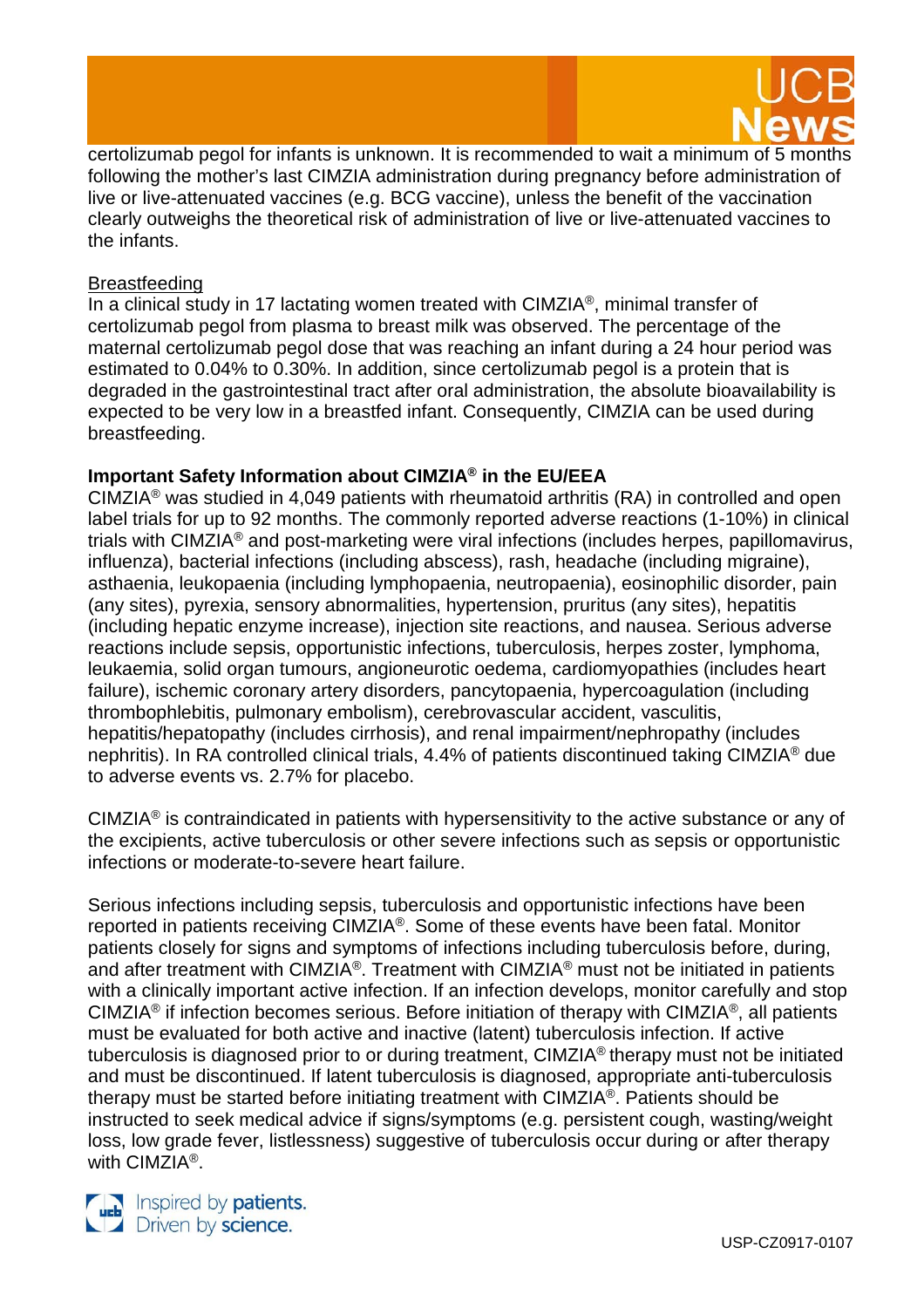

Reactivation of hepatitis B has occurred in patients receiving a TNF-antagonist including CIMZIA® who are chronic carriers of the virus (i.e. surface antigen positive). Some cases have had a fatal

outcome. Patients should be tested for HBV infection before initiating treatment with CIMZIA®. Carriers of HBV who require treatment with CIMZIA® should be closely monitored and in the case of HBV reactivation CIMZIA® should be stopped and effective anti-viral therapy with appropriate supportive treatment should be initiated.

TNF-antagonists including CIMZIA® may increase the risk of new onset or exacerbation of clinical symptoms and/or radiographic evidence of demyelinating disease; of formation of autoantibodies and uncommonly of the development of a lupus-like syndrome; of severe hypersensitivity reactions. If a patient develops any of these adverse reactions, CIMZIA<sup>®</sup> should be discontinued and appropriate therapy instituted.

With the current knowledge, a possible risk for the development of lymphomas, leukaemia or other malignancies in patients treated with a TNF-antagonist cannot be excluded. Rare cases of neurological disorders, including seizure disorder, neuritis and peripheral neuropathy, have been reported in patients treated with CIMZIA®.

Adverse reactions of the haematologic system, including medically significant cytopaenia, have been infrequently reported with CIMZIA<sup>®</sup>. Advise all patients to seek immediate medical attention if they develop signs and symptoms suggestive of blood dyscrasias or infection (e.g., persistent fever, bruising, bleeding, pallor) while on CIMZIA®. Consider discontinuation of CIMZIA® therapy in patients with confirmed significant haematological abnormalities.

The use of CIMZIA® in combination with anakinra or abatacept is not recommended due to a potential increased risk of serious infections. As no data are available, CIMZIA® should not be administered concurrently with live vaccines. The 14-day half-life of CIMZIA® should be taken into consideration if a surgical procedure is planned. A patient who requires surgery while on CIMZIA® should be closely monitored for infections.

CIMZIA® was studied in 325 patients with active axial spondyloarthritis (axSpA) in a placebocontrolled clinical trial for up to 30 months and in 409 patients with psoriatic arthritis (PsA) in a placebo-controlled clinical trial for up to 30 months. The safety profile for axSpA and PsA patients treated with CIMZIA® was consistent with the safety profile in RA and previous experience with CIMZIA®.

Please consult the full prescribing information in relation to other side effects, full safety and prescribing information. European SmPC date of revision December 2017. [http://www.ema.europa.eu/docs/en\\_GB/document\\_library/EPAR\\_-](http://www.ema.europa.eu/docs/en_GB/document_library/EPAR_-_Product_Information/human/001037/WC500069763.pdf) [\\_Product\\_Information/human/001037/WC500069763.pdf](http://www.ema.europa.eu/docs/en_GB/document_library/EPAR_-_Product_Information/human/001037/WC500069763.pdf) 

CIMZIA® is a registered trademark of the UCB Group of Companies.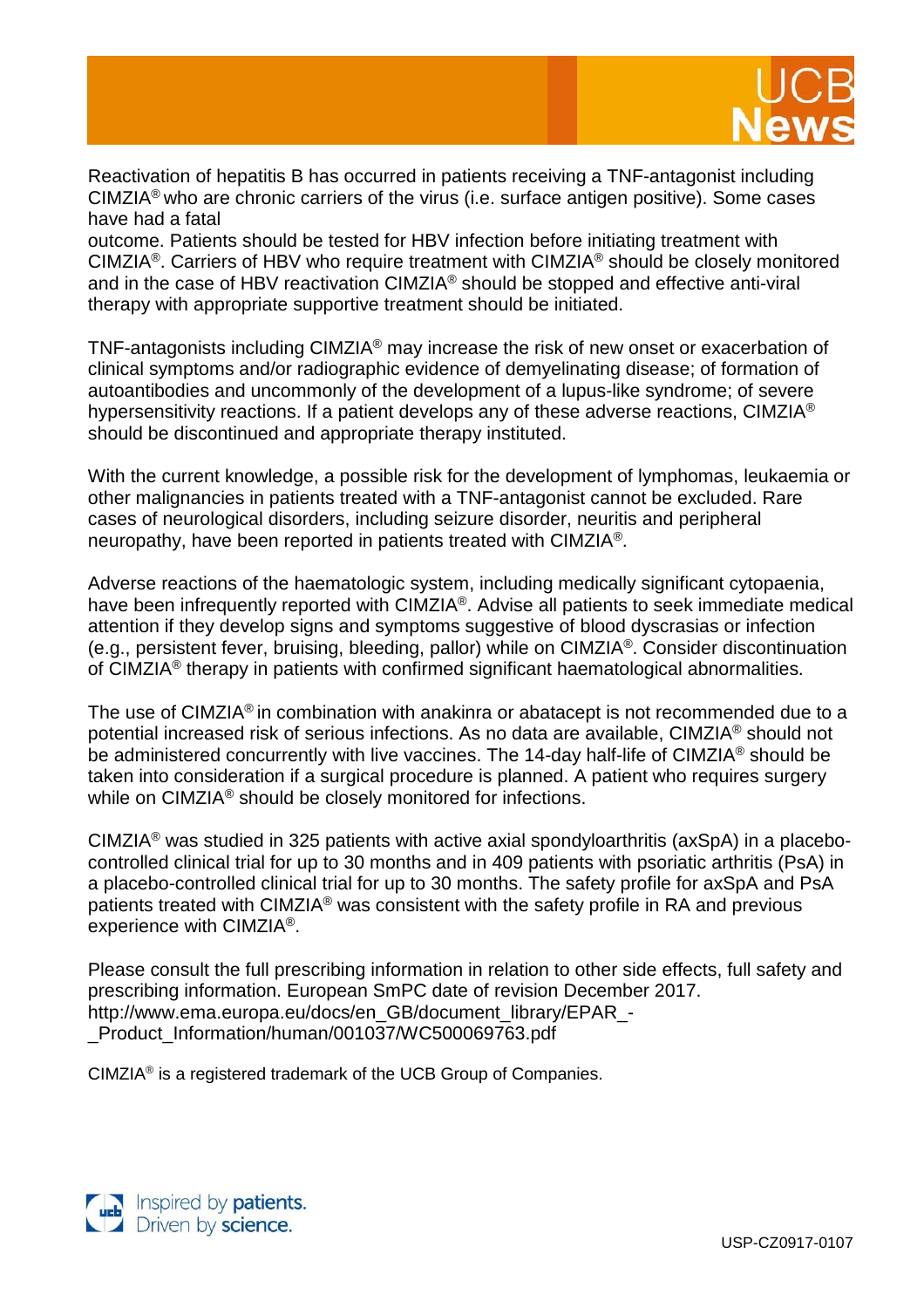

### **For further information, UCB:**

| Corporate<br><b>Communications</b>                             | <b>Investor Relations</b>                      | <b>Brand Communications</b>                                 |
|----------------------------------------------------------------|------------------------------------------------|-------------------------------------------------------------|
| France Nivelle,<br><b>Global Communications,</b><br><b>UCB</b> | Antje Witte,<br><b>Investor Relations, UCB</b> | Andrea Levin Christopher,<br>Immunology Communications, UCB |
| T+32.2.559.9178,<br>france.nivelle@ucb.com                     | $T + 32.2.559.94.14$<br>antje.witte@ucb.com    | T+1.404.483.7329<br>andrea.levin@ucb.com                    |
| Laurent Schots,<br>Media Relations, UCB                        |                                                |                                                             |
| $T + 32.2.559.92.64$<br>laurent.schots@ucb.com                 |                                                |                                                             |

### **About UCB**

UCB, Brussels, Belgium [\(www.ucb.com\)](http://www.ucb.com/) is a global biopharmaceutical company focused on the discovery and development of innovative medicines and solutions to transform the lives of people living with severe diseases in immunology and neurology. With approximately 7,500 people operating in 40 countries, the company generated revenue of € 4.5 billion in 2017. UCB is listed on Euronext Brussels (symbol: UCB). Follow us on Twitter: @UCB\_news.

### **Forward looking statements – UCB**

This press release contains forward-looking statements based on current plans, estimates and beliefs of management. All statements, other than statements of historical fact, are statements that could be deemed forward-looking statements, including estimates of revenues, operating margins, capital expenditures, cash, other financial information, expected legal, political, regulatory or clinical results and other such estimates and results. By their nature, such forward-looking statements are not guarantees of future performance and are subject to risks, uncertainties and assumptions which could cause actual results to differ materially from those that may be implied by such forward-looking statements contained in this press release. Important factors that could result in such differences include: changes in general economic, business and competitive conditions, the inability to obtain necessary regulatory approvals or to obtain them on acceptable terms, costs associated with research and development, changes in the prospects for products in the pipeline or under development by UCB, effects of future judicial decisions or governmental investigations, product liability claims, challenges to patent protection for products or product candidates, changes in laws or regulations, exchange rate fluctuations, changes or uncertainties in tax laws or the administration of such laws and hiring and retention of its employees. UCB is providing this information as of the date of this press release and expressly disclaims any duty to update any information contained in this press release, either to confirm the actual results or to report a change in its expectations.

There is no guarantee that new product candidates in the pipeline will progress to product approval or that new indications for existing products will be developed and approved. Products or potential products which are the subject of partnerships, joint ventures or licensing collaborations may be